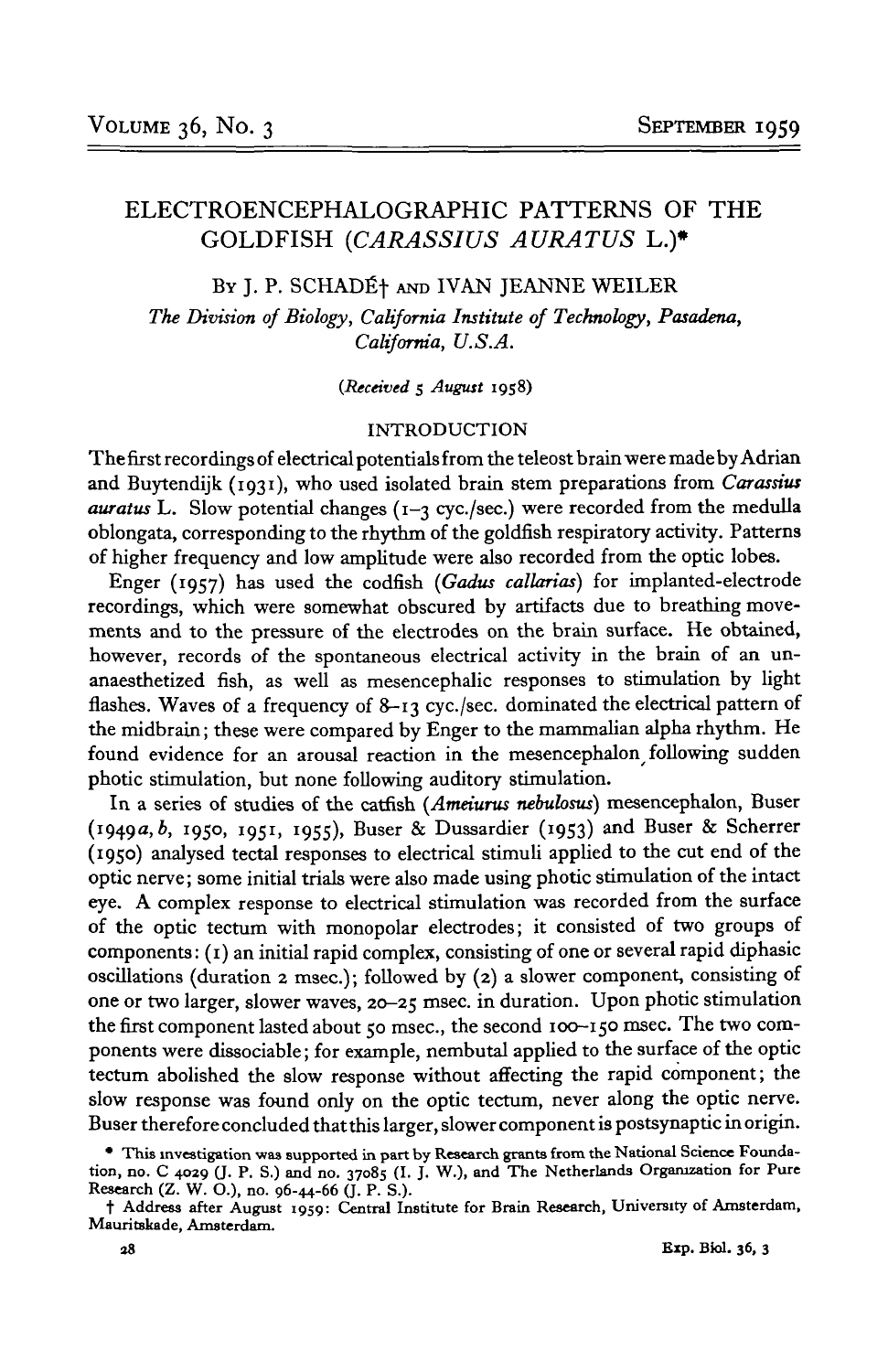In the present study, the electrical activity of the major brain divisions of the goldfish *(Carassius auratus* L.) was investigated. Effects of anaesthetic, responses to optic stimulation, and pathways of optic impulses within the brain were studied, in the following groups of experiments:

(1) Patterns of spontaneous electrical activity were recorded from various parts of the brain, in curarized and unanaesthetized preparations. Surface recordings were made from telencephalon, mesencephalon, cerebellum and medulla oblongata (Fig. 1). The effect of the level of anaesthesia upon these patterns was studied, using different concentrations of urethane (ethyl carbamate).



- Fig. 1. Dorsal view of exposed goldfish brain (camera lucida drawing). Horizontal line indicates<br>o'5 cm. Bipolar leads were made between: 1, left and right telencephalon; 2, two points of left<br>or right telencephalon; 3, le
	- (2) Repetitive light flashes were used to elicit an arousal reaction.

(3) The eye was stimulated by single light flashes and responses were recorded in the four parts of the brain listed above. The optic nerve was then cut on one side, and spontaneous electrical activity and responses to single photic stimuli were subsequently recorded from the same brain divisions.

(4) Spontaneous electrical activity and responses to single light flashes were recorded locally from small areas on the surface of the optic tectum. Following this, one-quarter to three-quarters of the retina was destroyed by electrocautery, and responses were again recorded from the same tectal areas, in an attempt to describe the organization of retinal projection on the midbrain.

(5) Microelectrodes were used to record the response to photic stimulation from deeper layers of the optic rectum.

## MATERIALS AND METHODS

# *Operations*

Seventy goldfish, averaging 13 cm. in length, were used in these experiments. Each fish was wrapped in wet gauze and held firmly in a screw clamp just behind the gills, with the lower jaw resting in a curved plastic trough. The animal was usually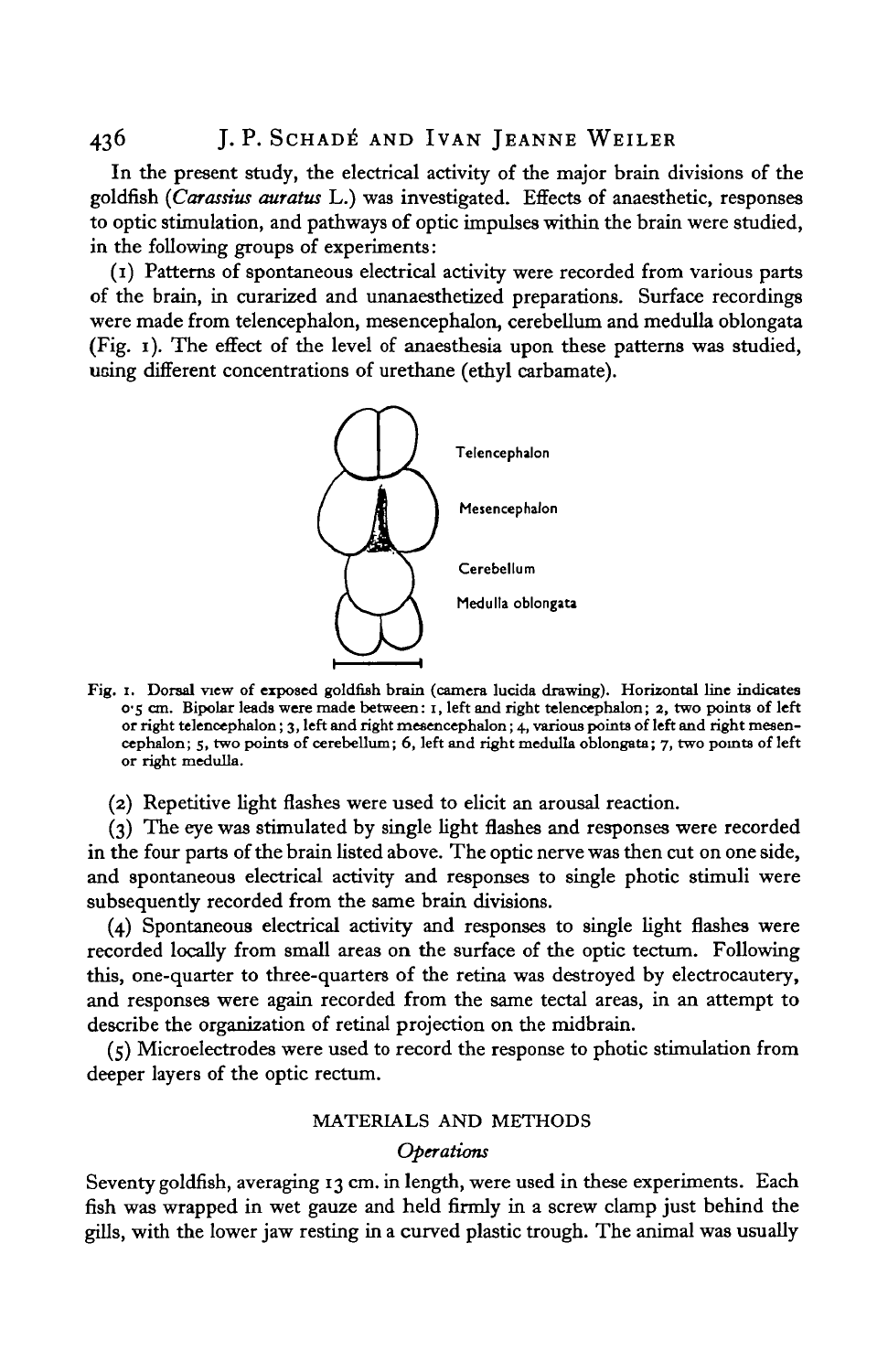anaesthetized with urethane ( $\sigma$ -5-8% in different experiments); the anaesthetic solution was continuously dripped from an elevated vessel, through a tube, into the mouth and over the gills. When potentials were to be recorded from an unanaesthetized subject, the fish were immobilized by intramuscular injection of D-tubocurarine (Squibb's 'Intocostrin'), using 0-4 mg./ioo g. body weight.

To expose the brain for recording, the skin was peeled away and the bony brain case was gently removed in small pieces, with a pair of jewellers' forceps. Operations were performed under a binocular dissecting microscope with adjustable magnification.

## *Recordings*

Recordings were made with an Offner electroencephalograph; for surface recordings, silver-silver chloride wires were used initially; later, fine-pointed cotton wicks moistened with physiological saline were employed for more precise localization. Microelectrodes for deep recordings were made from tungsten wire  $125\mu$  in diameter, electrolytically sharpened. A modification of the method of Hubel (1957) was used. The wire was suspended between two hooks; it passed through a hole 5 mm. in diameter in a nickel plate, in which was suspended a drop of 2M-KOH; the nickel plate and one hook were connected with a  $6$  V. a.c. source. Electrolytic erosion of the wire in the KOH solution resulted in a pair of electrodes which separated in the drop. Tips electrolytically sharpened in this manner are  $1 - 5 \mu$  in diameter.

The tungsten wires were then soldered to a thin copper wire for connexion with the apparatus. The assembly was coated by immersion in Glyptal 1201 Enamel (General Electric), and baked at  $125^\circ$  C. for  $1-2$  hr. A second coat was applied if necessary. Insulation was tested by immersing the electrode in a  $1\%$  NaCl solution and passing direct current (9 V., electrode negative) through the solution. Hydrogen bubbling was observed only from the uninsulated tip, under the dissecting microscope, if insulation was adequate. The completed electrodes were mounted on a plastic rod and secured to a micromanipulator.

For photic stimulation, a Grass photostimulator (PS 2) was employed. Flash duration was 10  $\mu$ sec., intensity range between 6 and 100 x 10<sup>4</sup> f.c. Frequency of stimulation could be varied between 1 and 100 flashes per second.

Responses were also recorded with a Dumont dual-beam oscilloscope; the flash of the lamp was synchronized with the start of the sweep of one beam, the other beam was used as a time signal. Recordings of the oscilloscope picture were made with a Dumont kymograph camera on photosensitive paper.

## **RESULTS**

# (1) *General characteristics of spontaneous electrical activity of the goldfish brain*

The spontaneous electrical activity of various parts of the goldfish brain was investigated in the following stages of activity:

(a) Without anaesthetic: fish immobilized by injection of Intocostrin, or allowed to recover from light anaesthesia by leading fresh water over the gills for 15 min.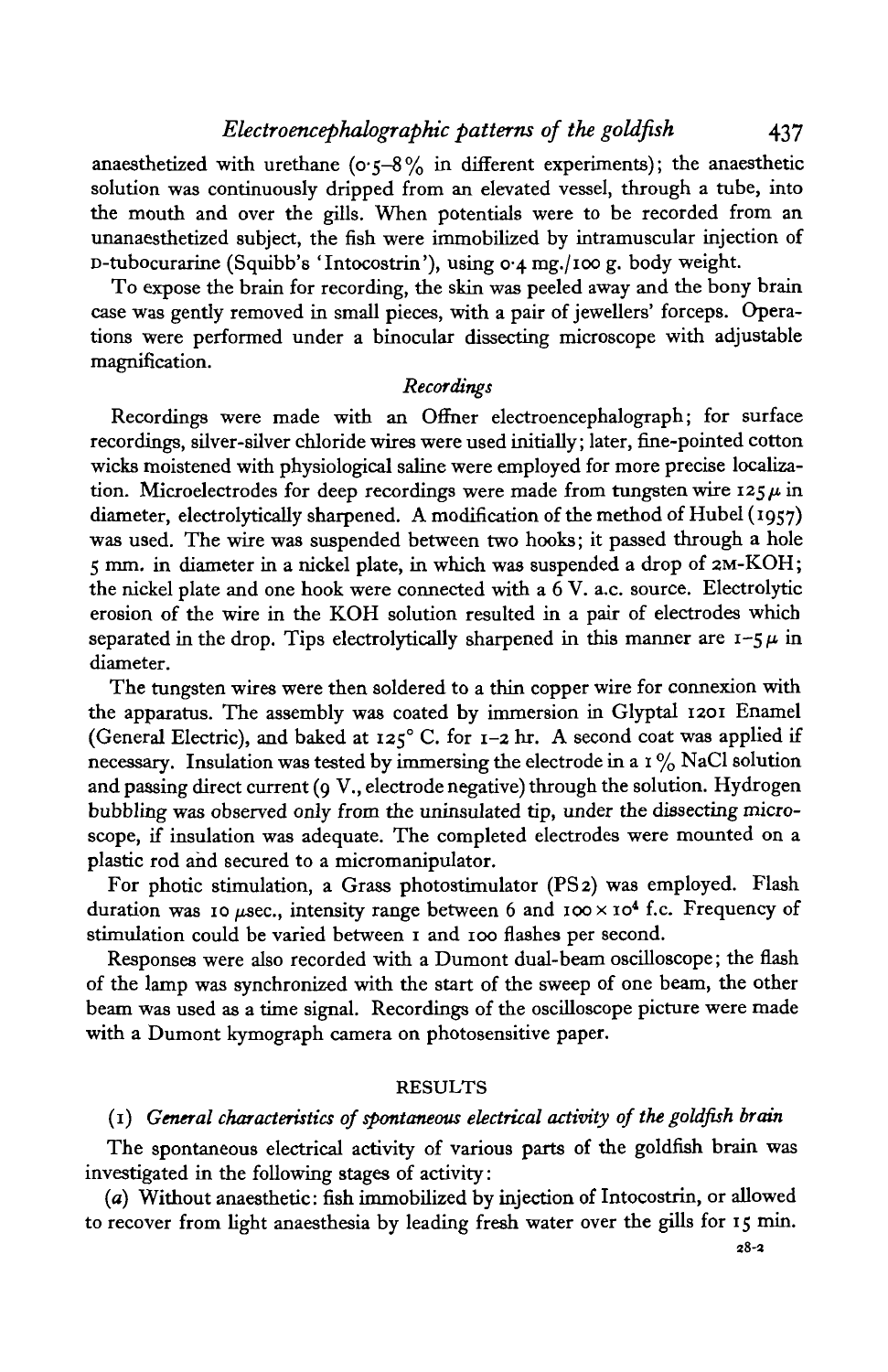In the latter case, spontaneous tail movements were a sign of recovery from narcosis.

*(b)* 'Stage I' anaesthesia: a light stage of anaesthesia, using  $\frac{1}{4}$ -2% urethane. The fish did not react to touch, but did react to more severe stimuli such as introduction of a hypodermic needle into the abdominal wall.

(c) 'Stage II' anaesthesia: a deep stage of anaesthesia, using  $3-5\%$  urethane. The fish reacted to neither touch nor injury (such as needle prick).

*(d)* 'Stage III' anaesthesia: very deep anaesthesia; 6-8% urethane. Recordings were made both in a darkened, quiet room and in a lighted room with normal laboratory activity.

Although the patterns obtained varied somewhat in different fish, and in the same fish during the course of a single recording, a general pattern of activity can be described for each part of the brain.

*Telencephalon* (Fig. 2 A, B). The dominant rhythm from the telencephalon of an unanaesthetized fish in a quiet, dark room had a frequency of  $4-8$  cyc./sec., with an amplitude of  $40\nu$ -70  $\mu$ V. The patterns of the two halves of the telencephalon were synchronous. A frequency of 9-14 cyc./sec. was also present, becoming relatively more prominent in a lighted room with normal background noise level. Occasionally a very regular, faster rhythm of 35-40 cyc./sec. dominated the whole pattern of activity; it tended to appear during the later part of the recording periods.

Under stage I anaesthesia, the dominant frequency continued to be 4-8 cyc./sec. although faster, lower-amplitude frequencies began to be more noticeable. Under stage II, the pattern slowed to 4-6 cyc./sec., while the amplitude decreased, in general falling from 50 to 20 $\mu$ V. within a 10 min. period.

*Mesencephalon* (Fig. 2 C, D). A dominant frequency of 7-14 cyc./sec. prevailed on the surface of the optic tectum in a quiet, dark room. The amplitude was higher than in the telencephalon (60-180  $\mu$ V.). The pattern was synchronized over the two halves of the mesencephalon. This dominant frequency was mixed with higher frequency waves (18-24 cyc./sec.) of lower amplitude. Again, if the room was light and not perfectly quiet, the higher frequency rhythm became more noticeable, although the 7-14 cyc./sec. pattern continued to dominate the picture.

In stage I anaesthesia, the faster frequency component became less noticeable; the 7-14 cyc./sec. rhythm continued to be dominant but its amplitude was lowered. Then, with increasing depth of narcosis, there was an initial decrease in frequency with enhancement of amplitude, followed by a period of constant frequency with decreasing amplitude.

*Cerebellum* (Fig. 2 E). In either light or dark room, regardless of noise level, there was a constant 25-35 cyc./sec. frequency in the cerebellum, of a low amplitude (20-50  $\mu$ V.). This was not influenced by light anaesthesia. With the oscilloscope, it was also possible to detect an even faster rhythm of 120-180 cyc./sec., with an amplitude of  $5-15 \mu V$ . Under deeper anaesthesia (stages II, III), the pattern became more irregular, however, with an increasing amount of low-frequency activity.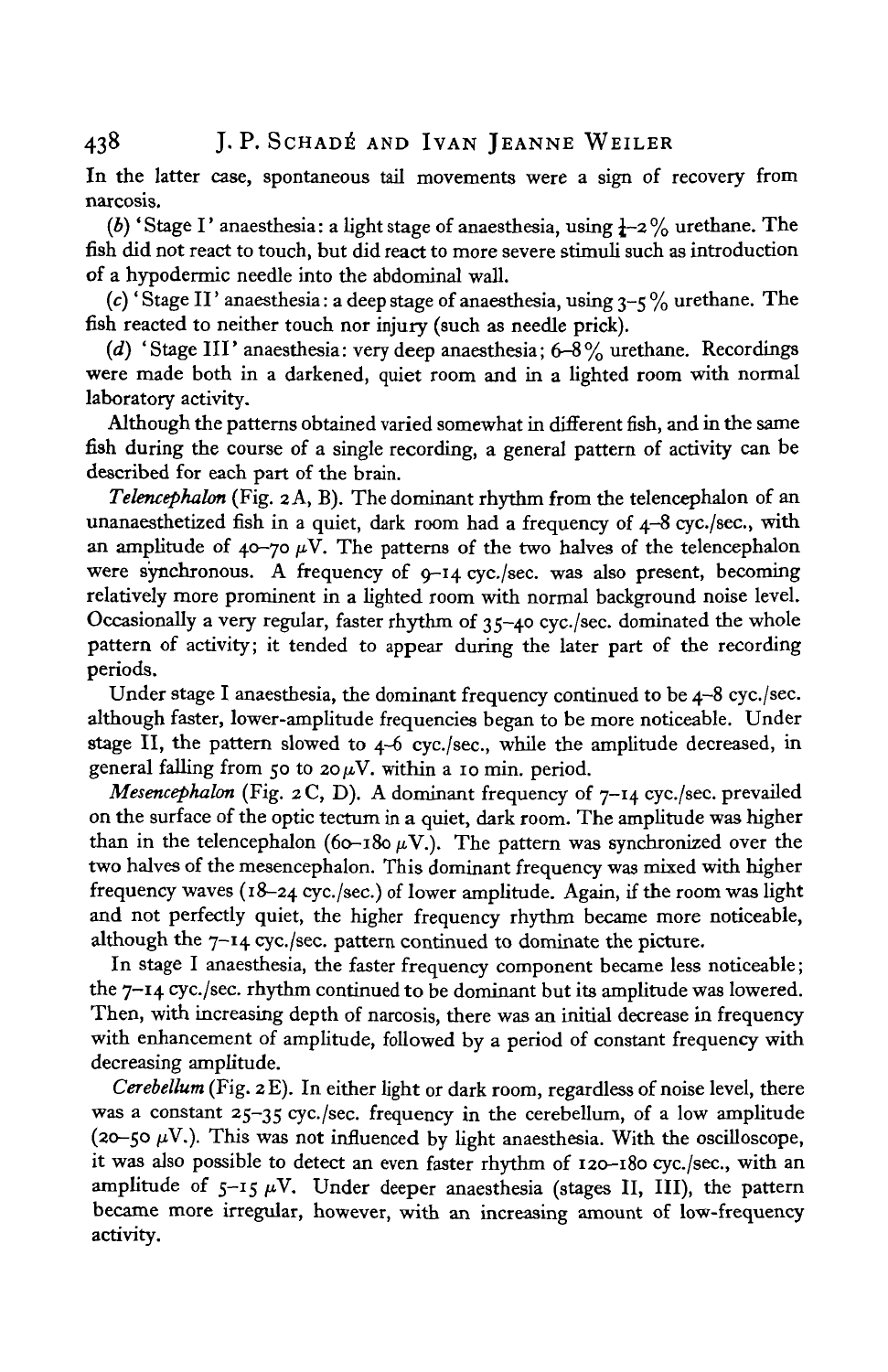*Medulla oblongata* (Fig. 2 F). Activity in the vagal lobes of the medulla oblongata was characterized by slow ( $o \cdot \zeta - 2$  cyc./sec.) potentials of a low amplitude. Two groups of higher frequency waves were superimposed on this slow rhythm: a pattern of 8-11 cyc./sec., dominant in the dark; and an activity of 20-35 cyc./sec, observed during light narcosis and in a lighted room. This regular, fast activity disappeared under stage II anaesthesia.



Fig. 2. Recordings from various parts on the brain. A, Recording from two points of right telencephalon; B, recording from left and right telencephalon; C, recording from two points of right mesencephalon; D, recording between left and right mesencephalon; E, recording from cerebellum; F, recording from medulla; G, recording from right mesencephalon; H, recording from left mesencephalon; G and H, horizontal black lines indicate rapid repetitive light flash (75 cyc./sec) with  $20 \times 10^4$  f.c. light intensity. Calibration: vertical line indicates 150  $\mu$ V.; horizontal line indicates 1 sec.

In general, it can be seen from the above results that light anaesthesia does not alter the normal electrical pattern of activity of the teleost brain markedly. For the last three groups of experiments, therefore, a light level of urethane anaesthesia was employed for technical reasons.

It appears that each division of the brain is characterized by a distinct and peculiar pattern of frequencies, probably based upon the cyto-architecture, anatomical connexions, and function of that section of the brain. The lowest frequency was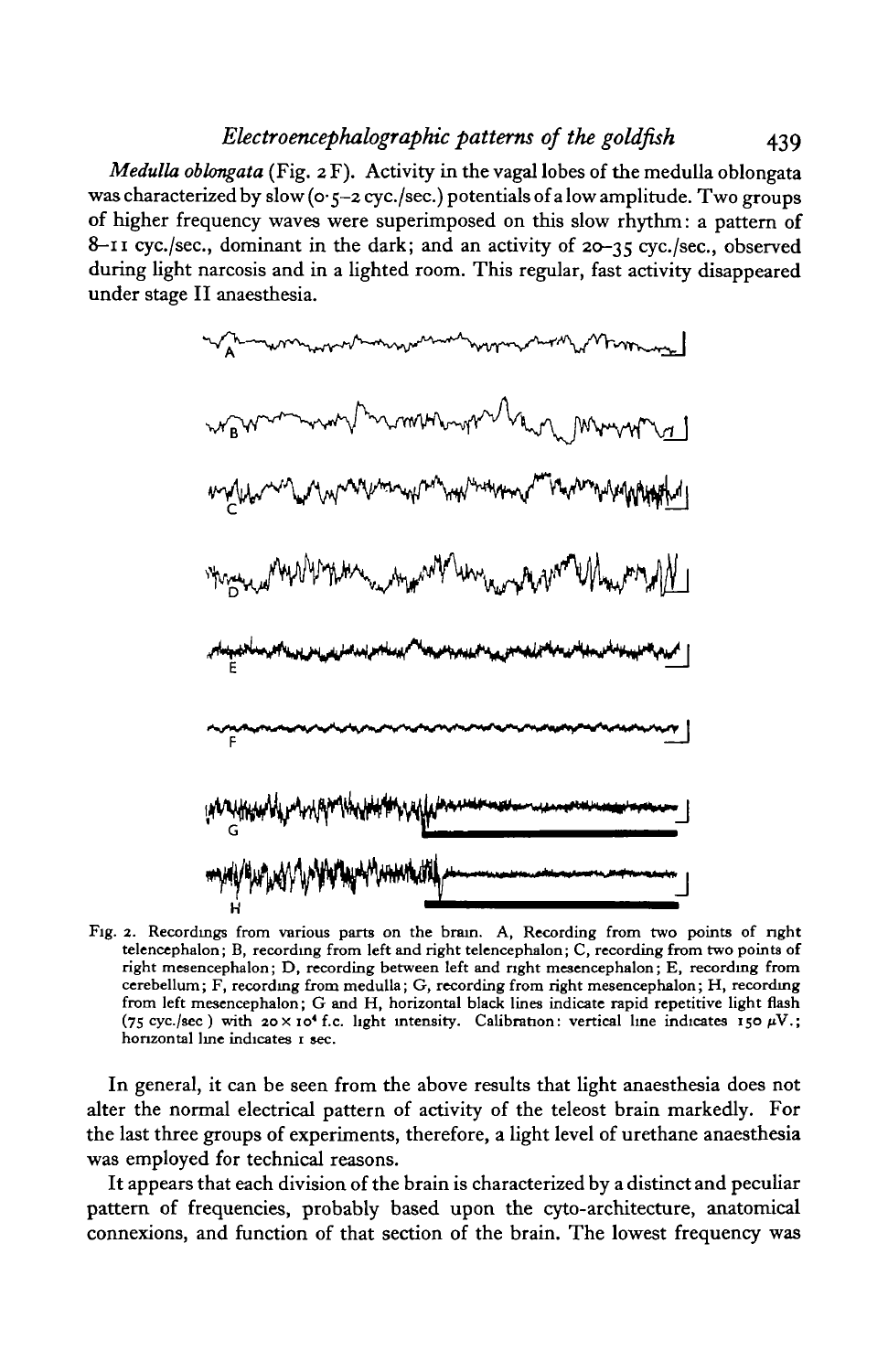# 440 J.P. SCHADÉ AND IVAN JEANNE WEILER

found in the telencephalon, followed by that in the mesencephalon and then the medulla; the cerebellum had the highest frequency. Amplitude of potentials was highest in the mesencephalon.

# (2) *Arousal reaction on photic stimulation* (Fig. 2 G, H)

An arousal reaction was obtained in unanaesthetized or lightly anaesthetized fish upon stimulation with repetitive light flashes at a frequency of 50—100 flashes per second. This reaction was most consistently found in the mesencephalon, where the  $7-14$  cyc./sec. rhythm was abruptly replaced by the  $18-24$  cyc./sec. frequency. Both rhythms are normally present in the spontaneous pattern of the optic tectum, as previously noted; during arousal, however, the faster frequency dominated the pattern. In some cases this arousal reaction was recorded from the telencephalon; here again, a faster component, normally present, became dominant in response to rapid repetitive photic stimulation. No arousal reactions were found in cerebellum or medulla oblongata under these conditions.

Although some high-amplitude activity sometimes occurred in the first 250 msec, of high-intensity stimulation, in general the amplitude of the high-frequency waves was lower than the amplitude of the spontaneous activity before arousal. This brief high-amplitude component seemed to be associated with a direct response to the high-intensity stimulus. Upon cessation of the repetitive light stimulus, the normal pattern replaced the arousal pattern in all fish, within a period of  $\mathbf{r} \cdot \mathbf{\varsigma}$  min.; in most fish it occurred within 20 sec.

The level of anaesthesia of the fish had an important influence upon the arousal reaction. Under stage II anaesthesia, the frequency and amplitude of the response was reduced (to 10-18 cyc./sec). Under the deepest anaesthesia, it was possible to elicit an arousal reaction in only one of eight fish.

# (3) *Response to single light flashes*

The monopolar surface recording shown in Fig. 3 B illustrates the general characteristics of the optic tectum response to single light flashes. Various areas of the tectum differed slightly with respect to amplitude and duration of the response, as will be shown later.

The latency of the response recorded from the mesencephalon of slightly anaesthetized fish was 30-40 msec. The first part of the response consisted of two to four rapid diphasic spikes, of 40-50 msec. total duration and about 100  $\mu$ V. amplitude. This complex will be referred to.as the 'A complex'. A second portion, the 'B complex', consisted of a large negative spike, with a duration of 90-110 msec, and amplitude 100-200  $\mu$ V.; it was sometimes preceded by a small positive deflexion, and was followed by a slower positive deflexion of 30-40 msec, duration and 30-40  $\mu$ V. amplitude. Finally, a slow negative after-potential followed, the 'C complex', with a duration of 50-60 msec. and amplitude of 30-50  $\mu$ V. The total response lasted 250-325 msec, and was predominantly negative in character.

In the midbrain of a fish in stage II anaesthesia the A complex was not detectable against the background of spontaneous electrical activity; the B complex was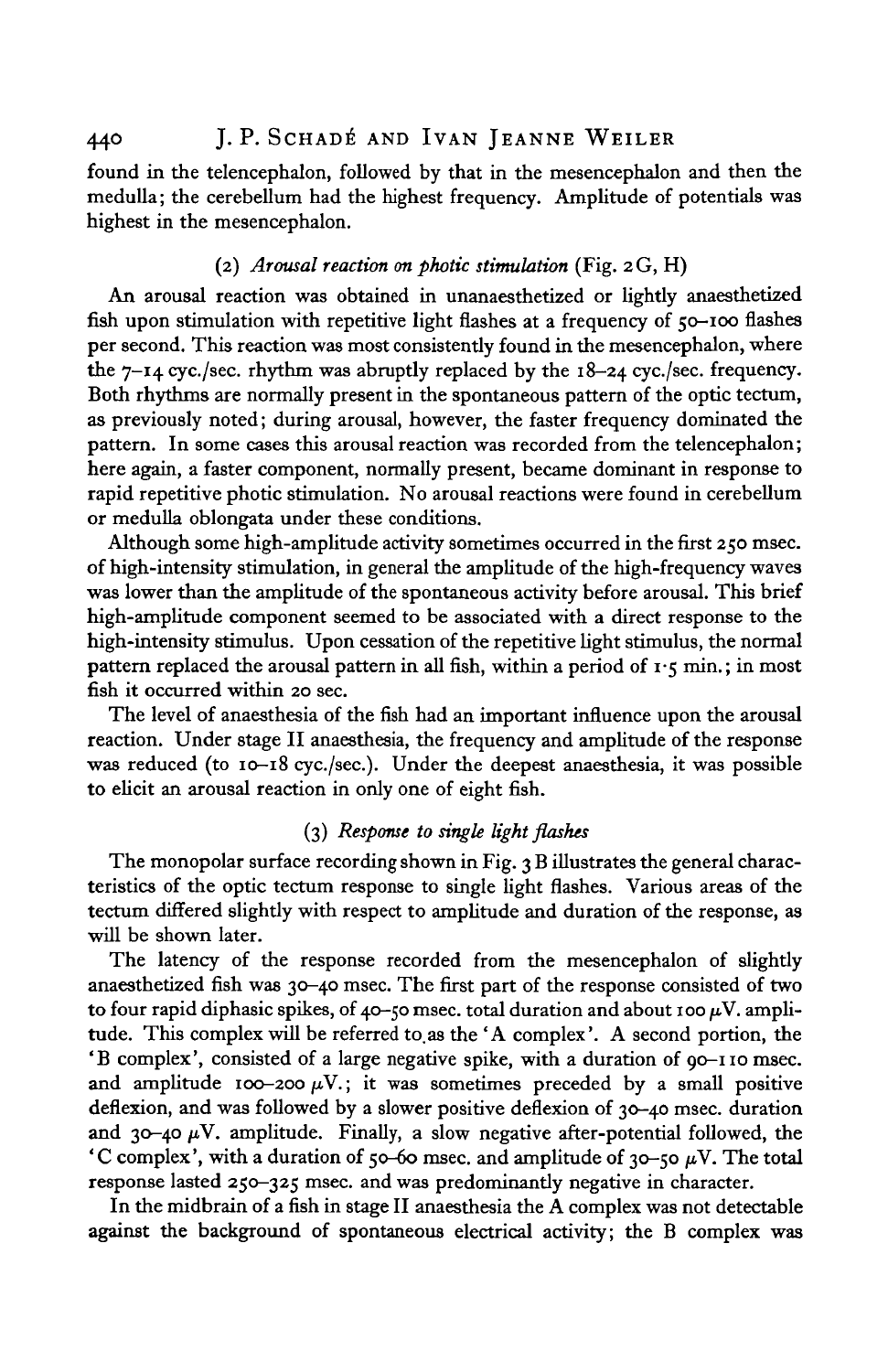reduced in amplitude. In stage III, the amplitude of the B complex was still further reduced.

With a stimulus of low intensity  $(6-15 \times 10^4 \text{ f.c.})$  no A complex could be detected, and the B complex was of lower amplitude. The effects of low-intensity stimulation were similar in appearance to the response under stage II anaesthesia. At a stimulus intensity of  $40 \times 10^4$  f.c. or greater the complete response was recorded.



Fig. 3. Recordings from various parts on the brain. A, Bipolar recording from right telencephalon; B, monopolar recording from right mesencephalon; C, bipolar recording from left mesencephalon after cutting left optic nerve; D, bipolar recording from right mesencephalon after cutting left cautery of three quarters of the retina, leaving only the superior nasal quadrant intact; G, bipolar recording from medulla. Dots indicate single light flashes, duration 10  $\mu$ sec., intensity  $100 \times 10^4$  f.c. Calibration: vertical line indicates 150  $\mu$ V., except in D where it represents 250  $\mu$ V.; horizontal line indicates 1 sec.

If the optic nerve of one eye was severed the spontaneous electrical activity of the contralateral lobe was depressed, and no response to light flashes could be elicited (Fig. 3 C, D). Spontaneous activity and responses of the ipsilateral lobe remained unchanged. These findings are in agreement with those of Buser  $(1949b).$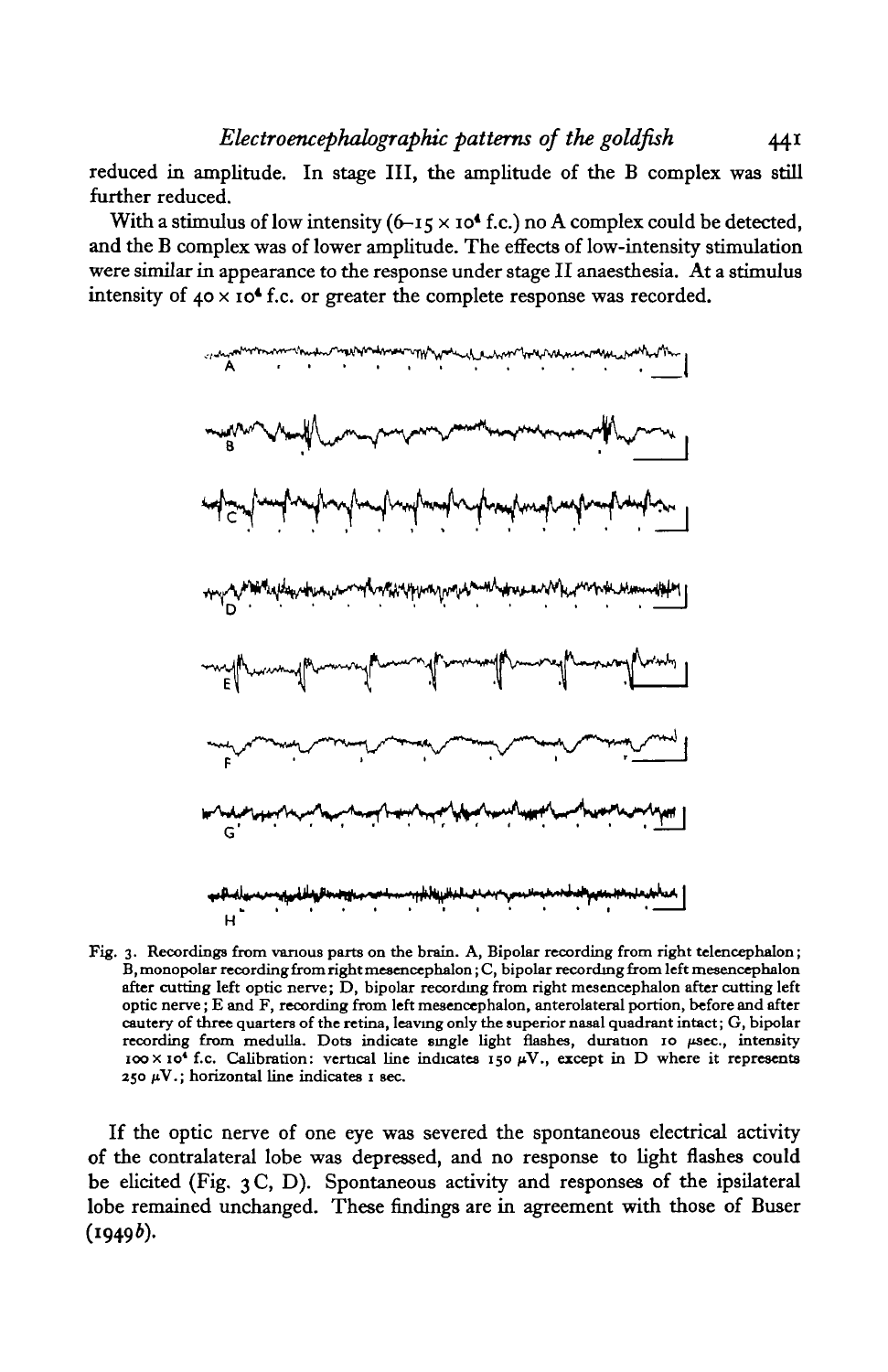#### 44<sup>2</sup> J. P. SCHADÉ AND IVAN JEANNE WEILER

No response to a single light flash could be recorded from the telencephalon (Fig. 3A) or medulla oblongata (Fig. 3H). A response was recorded, however, from the cerebellum (Fig. 3G). This was a slow negative wave, with a latency of 60-80 msec, followed by a small positive deflexion. The duration of this response was 60-120 msec.; amplitude was 80-125  $\mu$ V. (Fig. 6). There was no initial component corresponding to the A complex of the tectum. When one optic nerve was cut, this cerebellar response was usually undetectable; it disappeared also under stage II anaesthesia.

# (4) *Localized responses of the optic tectum*

Using fine-pointed cotton-wick electrodes, spontaneous electrical activity and responses to single light flashes were recorded from small areas of the optic tectum. Following this, part of the retina was destroyed by electrocautery and recordings of spontaneous activity and of responses to flashes were made again from the same areas.

Two parts of the mesencephalon departed from the general pattern described above for response to photic stimulation. In the anterior part of the optic tectum the A complex was not detectable against the background activity; the B complex was always present here, however, and its amplitude was higher at the anterior pole than at any other point on the tectum. The lowest amplitude of the B complex as little as 50 % of the amplitude found in other tectal areas—was found at the posterior pole.

Destruction of a part of the retina had the following type of effect on the general photic response pattern (Fig.  $3E$ , F): no A complex could be recorded from some region of the midbrain (in which it had previously been present), and amplitude of the B complex was reduced  $40-50\%$  in this region.

Fig. 4 summarizes diagrammatically the results of experiments in which there was destruction of three-quarters of the retina. The left optic tectum is shown, as viewed from above; below it is represented the contralateral (right) eye, with the destroyed portion blackened. On the tectum one circle represents placement of bipolar electrodes in a series of different experiments. Open circles indicate tectal areas where response was unchanged after retinal injury; black circles indicate areas of changed response (40-50% lowering of the amplitude of the B complex, and/or absence of the A complex).

After destruction of all but the superior nasal quadrant of the right retina, the response to single light flashes remained unchanged in part of the posterolateral portion of the contralateral tectum, and at the anterior pole.

After destruction of all except the inferior nasal quadrant, the response was unchanged only in a part of the posteromedial portion of the tectum, and the anterior pole.

After destruction of all except the inferior temporal quadrant, response was unchanged only in part of the anteromedial portion of the tectum.

After destruction of all except the superior temporal quadrant, response was unchanged only in part of the anterolateral portion of the tectum.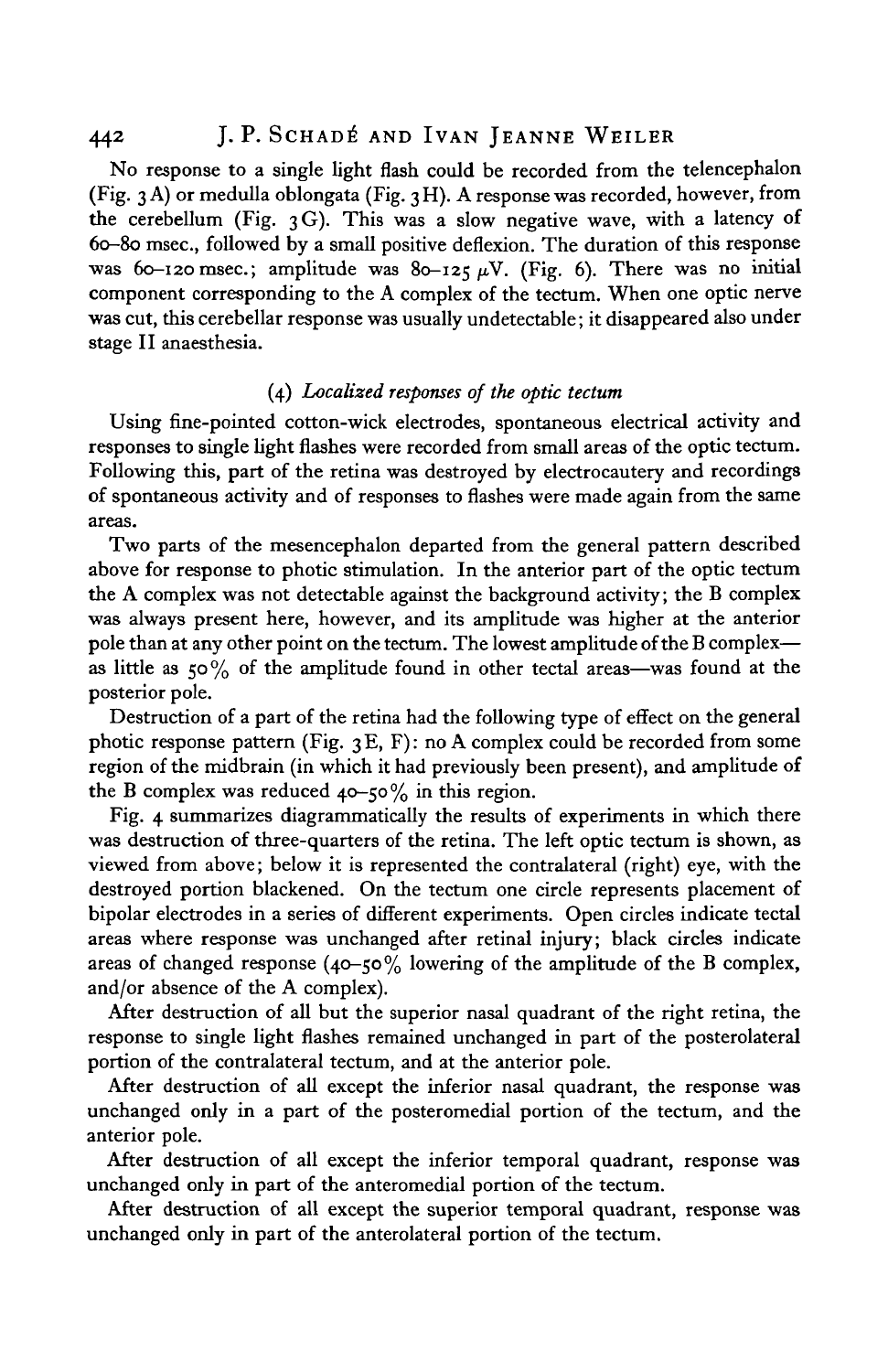In a second group of experiments, only one-quarter of the retina was destroyed, and a search was made for changed response. Results are summarized diagrammatically in Fig. 5, with the left tectum and right eye represented as before.

After destruction of the superior nasal quadrant, the response was changed only in part of the posterolateral portion of the contralateral tectum.



Fig. 4. Schematic representation of results obtained by local bipolar recording before and after cautery of three-quarters of the retina. In the upper row are represented views of the left electrode placement. Open circles indicate unchanged response; black circles indicate alteration<br>of response. In the lower row, the contralateral (right) eye is shown as viewed from the side of the fish. The blackened segments are those destroyed by cautery.



Fig. 5. Schematic representation of results obtained by local bipolar recordings before and after cautery of one-quarter of the retina. Left tectum and right eye as in Fig. 4.

After destruction of the inferior temporal quadrant, the response was changed in part of the anteromedial portion of the tectum, and at the posterior pole.

After destruction of the superior temporal quadrant, the response was changed in part of the anterolateral portion of the tectum, and at the posterior pole.

The results obtained in the two sets of experiments, summarized in Figs. 4 and 5, show localizations of changed or unchanged response which are approximately complementary.

The anterior and posterior portions, and the middle portion of each lobe, were affected in the same way by destruction of any portion of the quadrant, in contrast to the localized changes found at the margins of the tectum. Possible reasons for this will be discussed later.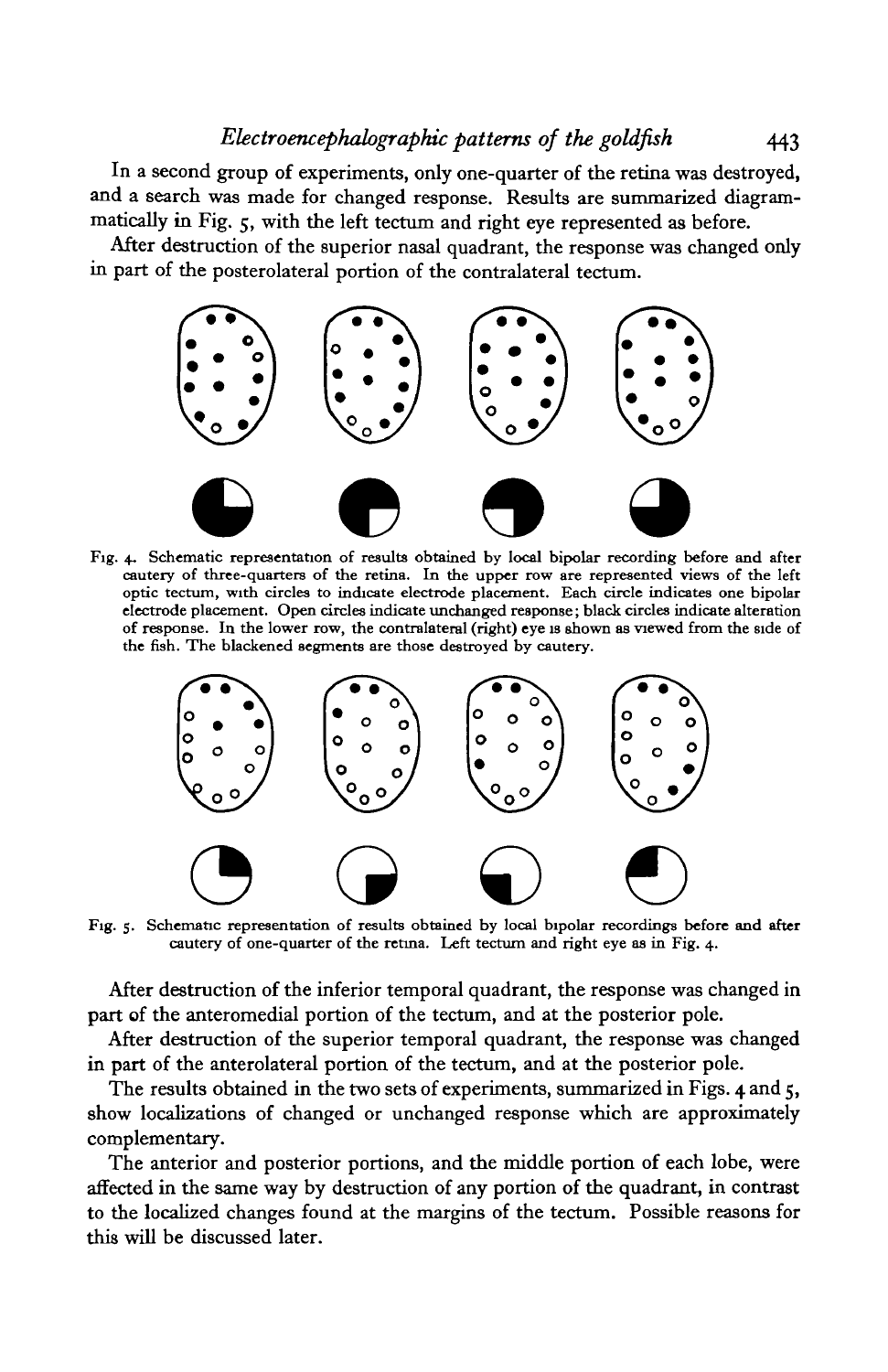# vwwvwvwvv

Fig. 6. Bipolar recording from the surface of the left cerebellum. Photograph with Dumont kymograph. (Upwards: negative.) Time signal: 40 cyc./sec., 40  $\mu$ V. Single light flash at the beginning of the recording.



Fig. 7. Bipolar microelectrode recordings from the posterior part of the tectum opticum. A, 40;<br>B, 80; C, 120; D, 160; E, 200; F, 240; G, 280; H, 320  $\mu$  under the surface of the tectum opticum. Dots indicate single light flashes, duration 10 usec., intensity  $100 \times 10^4$  f.c. (for all records).<br>Calibration: vertical line indicates  $150 \mu\text{V}$ ; horizontal line indicates 1 sec.

## (5) *Recordings with mcroelectrodes*

The response to photic stimulation, as described in general form above, was also obtained from deeper layers of the optic tectum. A maximum (especially of the B complex) response was recorded between 100 and 200  $\mu$ , when electrodes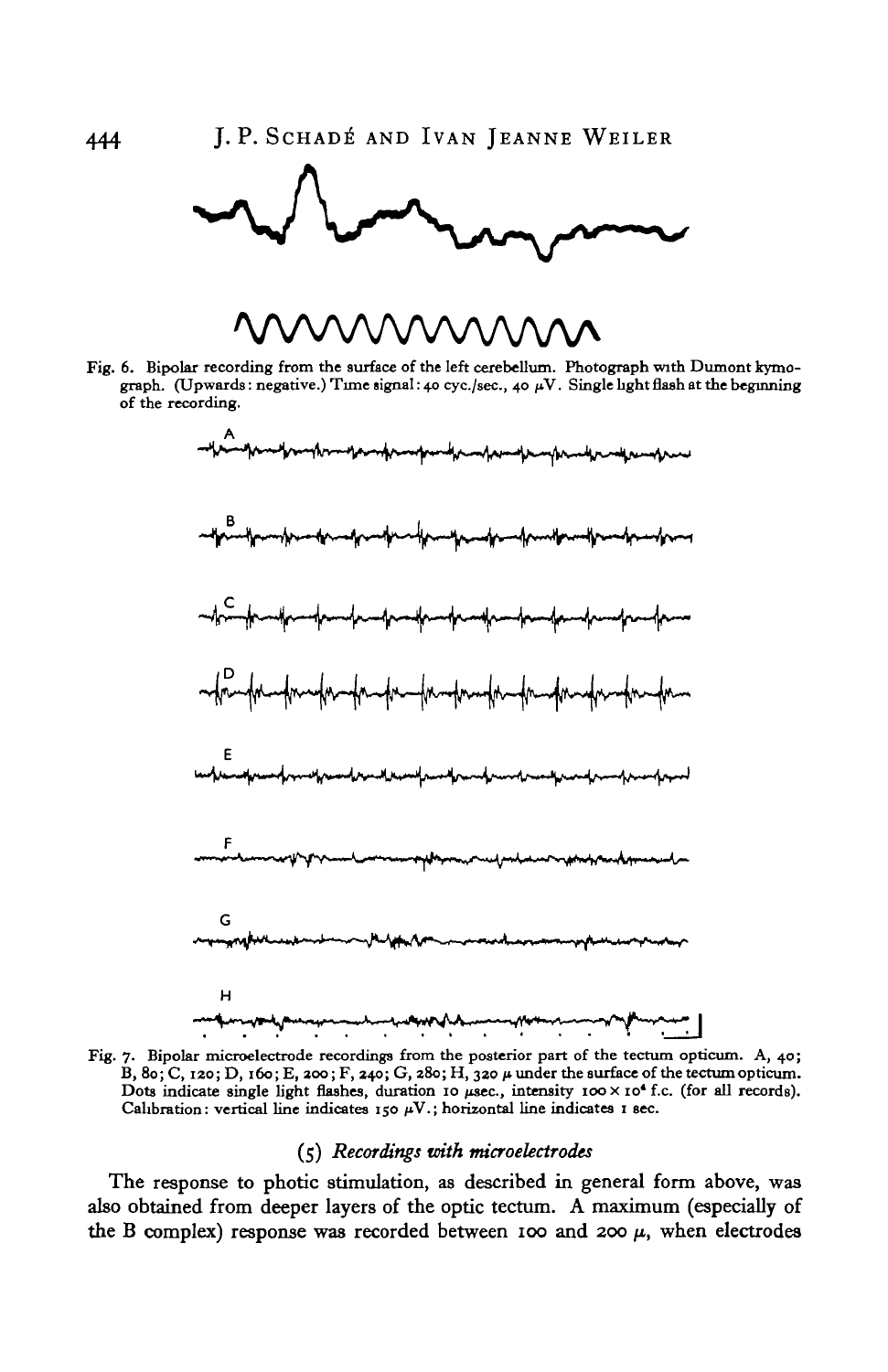were placed in the middle and posterior part of the tectum (Fig.  $7$ ); deeper than this there was no recognizable response. The response was recorded as deep as 2000  $\mu$  when electrodes were inserted at the anterior pole of the tectum (Fig. 8); this reflected the fact that vertically inserted microelectrodes at this point passed on a tangent to the ventricle, through the grey matter of the curved anterior margin of the optic tectum.



Fig. 8. Bipolar microelectrode recordings from the anterior parts of the tectum opticum. A, 250; B, 500; C, 750; D, 1000; E, 1250; F, 1500  $\mu$  under the surface of the tectum opticum. Dots indicate single light flashes, duration 10  $\mu$ sec., intensity 100 x 10<sup>4</sup> f.c. (for all records).

## DISCUSSION

(1) It was noted in the results that each part of the brain is characterized by a particular pattern of electrical activity. The medulla oblongata was characterized by a slow, low-amplitude rhythm corresponding to the respiratory activity. The highest frequencies (25-35 cyc./sec. and 120-200 cyc./sec. were found in the cerebellum. The telencephalon and mesencephalon were characterized by considerably lower frequencies, of 4-8 and 7-14 cyc./sec, respectively.

The electrical activity of the medulla and cerebellum was not noticeably influenced by light or noise. In the telencephalon and diencephalon, higher frequency waves (9-14 and 18-24 cyc./sec), which are of low amplitude in a quiet, dark room, were accentuated when the recording room was light and moderately noisy.

Light anaesthesia did not influence the electrical activity of the medulla or cerebellum. Under deep anaesthesia the frequency of the cerebellar activity decreased. In both telencephalon and diencephalon the higher frequency waves became less noticeable under light urethane anaesthesia, and the amplitude of the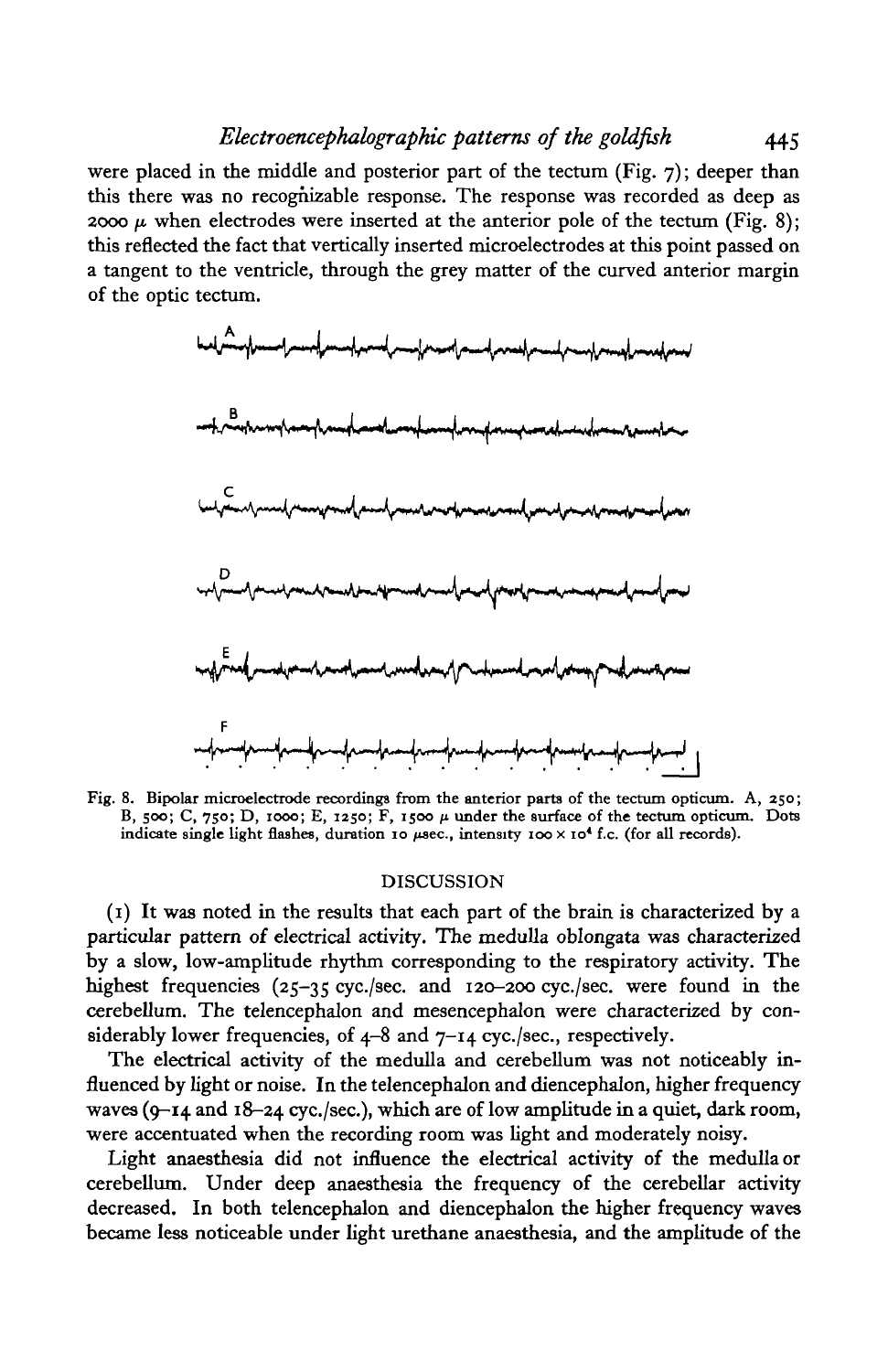# 446 J. P. SCHADÉ AND IVAN JEANNE WEILER

dominant lower frequency waves was lowered. As anaesthesia was further deepened there was an initial lowering of frequency with enhancement of amplitude of the dominant waves, followed by a period of constant frequency with decreasing amplitude. This pattern follows the sequence of changes in the cortex of the rat during the progression of urethane narcosis, described by Schadé (1957).

Enger (1957), who recorded a dominant frequency of  $8-13$  cyc./sec. from the codfish mesencephalon, compared this pattern with the mammalian alpha rhythm. He pointed out that the 8-13 cyc./sec. rhythm recorded in the codfish alternated with spindles, and that it was accentuated in quiet and dark but suppressed in noise and light. It was also more pronounced under light anaesthesia. The mammalian activity shows similar features. He pointed out that the little differentiated paleothalamus of fish may be homologous with the thalamo-reticular system of mammals, and speculated that the presence of the  $8-13$  cyc./sec. rhythm in the codfish mesencephalon may be associated with the thalamo-reticular system of fish, as the alpha rhythm is believed to be associated with the thalamus of mammals, through a reverberating cortico-thalamic circuit.

The patterns of electrical activity recorded in the two halves of the optic tectum were synchronous. Furthermore, the two halves of the telencephalon produced synchronous patterns. Since the commissural system between the halves of the mesencephalon did not conduct evoked potentials from one half of the mesencephalon to the other, in the experiments on monocular blinding, it seems unlikely that these commissures are involved in the synchronization of the two halves. Another possibility is that the electrical activity of both halves is governed by a more ventral structure in the brain stem, which is either anatomically or functionally unpaired.

(2) Rapid repetitive flashing consistently caused the appearance of a mesencephalic pattern which resembled the typical mammalian arousal pattern (Moruzzi  $\&$  Magoun, 1949). There was a suppression of slower activity and accentuation of high-frequency low-amplitude activity; this pattern disappeared within 1.5 min. after cessation of stimulation, and was replaced by the normal pattern of activity. Since the fish has in its paleothalamus a structure which is homologous with the thalamo-reticular system of mammals, a similar thalamo-reticular activating system may be responsible for the arousal in fish as well as mammals.

(3) A response to single-flash stimulation was described from the mesencephalon and cerebellum. The cerebellar response, with a latency of 60-80 msec, can be expected from the anatomical connexions between tectum and cerebellum. According to Kappers (1936), Goldstein (1905), Brickner (1929), Charlton (1933), Leghissa (1955) and other authors, there is a well-developed projection system from tectum to cerebellum consisting of both crossed and uncrossed fibres. Although this cerebellar response has not been noted previously in teleosts, it was shown in cats recently by Fadiga, Pupilli & von Berger (1957)-

The response from the optic tectum was described in terms of an initial A complex and a later B complex. The A complex, being the first event in the sequence of the evoked potential, might be thought of as an action potential of the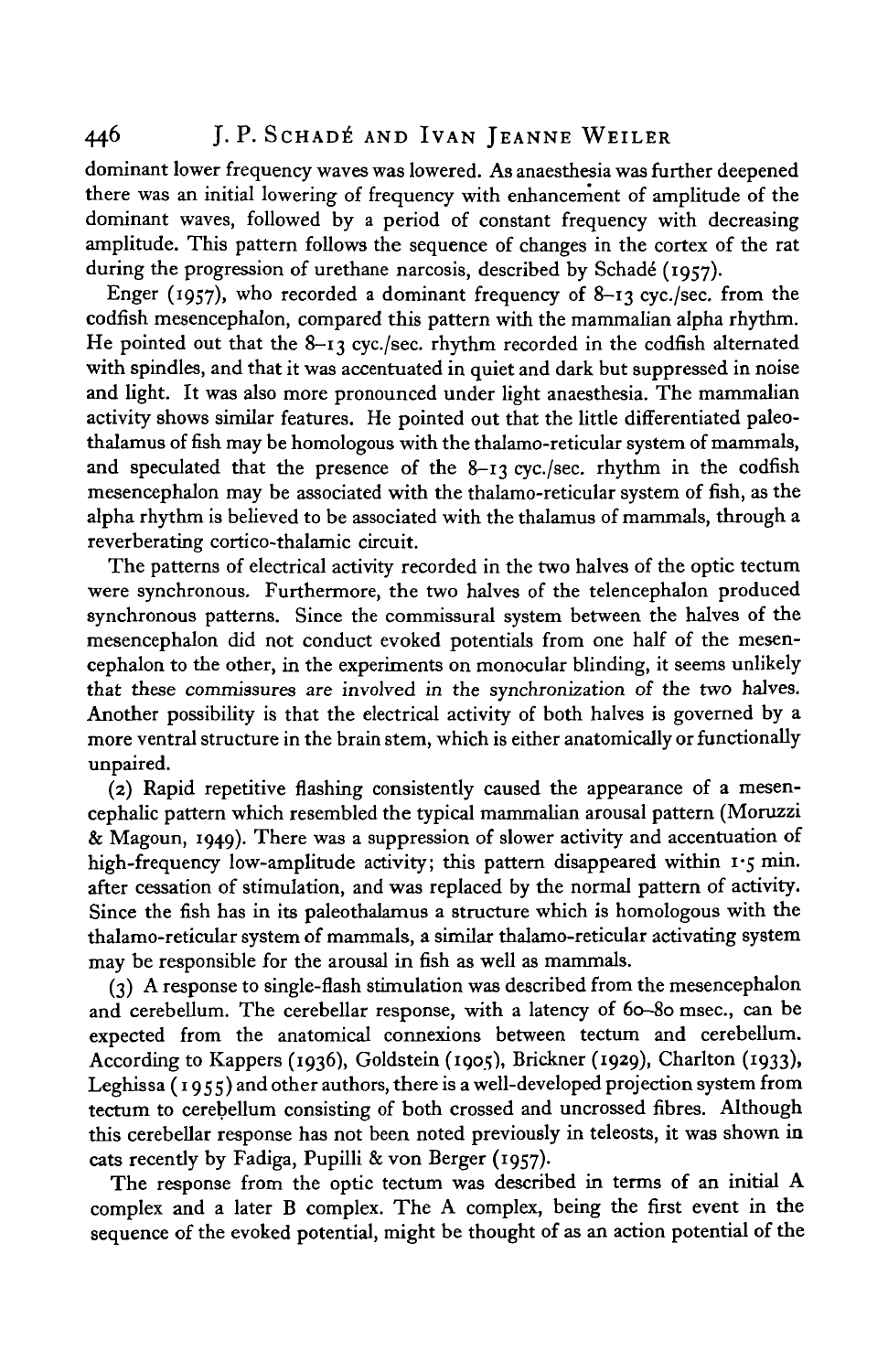optic nerve. This initial part of the response pattern was not elicited at the anterior pole of the optic tectum, although optic tract fibres are concentrated in that region. Furthermore, the A complex has a relatively long latency (30-40 msec). Therefore, the first response recorded can hardly be due to the impulses conducted by the optic fibres, but must be considered as a synaptic potential.

Buser (1950), in his study of the complex mesencephalic potentials caused by electrical stimulation of the cut optic nerve, proposed that synchronized activity of the deeper cell layers is responsible for the B complex. In the present study the B complex was found to increase in amplitude, with respect to the A complex, as microelectrodes were pushed to greater depths of the mesencephalon. A maximum of the B complex was recorded at a depth of about 100-200  $\mu$ , which roughly corresponds to the deep cell layer.

According to Leghissa (1955) the thickness of the deeper cellular layer of the tectum, composed of motor and horizontal associative neurons, is greatest anteriorly. This is the region of the highest amplitude of the B complex. The B complex has a reduced amplitude posteriorly, where this layer is thinnest. The greater amplitude of the B complex in the anterior region of the tectum may be an expression of the greater thickness of the deeper cell layers in this area.

When the optic nerve of the goldfish was cut on one side, all responses to photic stimulation were abolished in the contralateral tectum, which is explained by the complete decussation of the optic nerves (Kappers, Huber & Crosby, 1936). There is a well-developed commissural system between the deeper cell layers of the two halves of the optic tectum. However, the B complex, which as discussed above probably develops in the deeper layers of the unaffected side, apparently did not spread through the intertectal commissural system to the affected half.

After the optic nerve is cut the spontaneous electrical activity of the contralateral half of the tectum is reduced; in particular, there is a striking reduction in the lowfrequency waves. In the normal fish the amplitude of the spontaneous activity is maintained and even increased in the dark. It can be expected that in the dark afferent excitation is reduced. Therefore, the reduction of spontaneous activity following monocular blinding probably is not due simply to cessation of nerve impulses from the optic fibres. It seems possible that the lowered amplitude of activity observed is due to a spontaneous discharge from the injured ends of the nerve fibres. Unsynchronized bombardment from this source might cause a decrease in amplitude of the spontaneous activity of the tectum and suppression of low-frequency activity. Although the pattern somewhat resembles arousal, it probably is not due to activation of the reticulo-thalamic system since the ipsilateral half of the tectum is not affected.

A continuous flow of impulses from severed nerve fibres in fish, like that suggested here, was postulated by Parker (1934, 1936) to explain the following experiment. If a small tail area of the killifish *{Funduhis)* is denervated by a superficial transverse cut, the denervated area will at first darken, then fade after a few days. If a new transverse cut is then made distal to the original cut, a new dark band will appear between this cut and the edge of the tail, within the already denervated area. The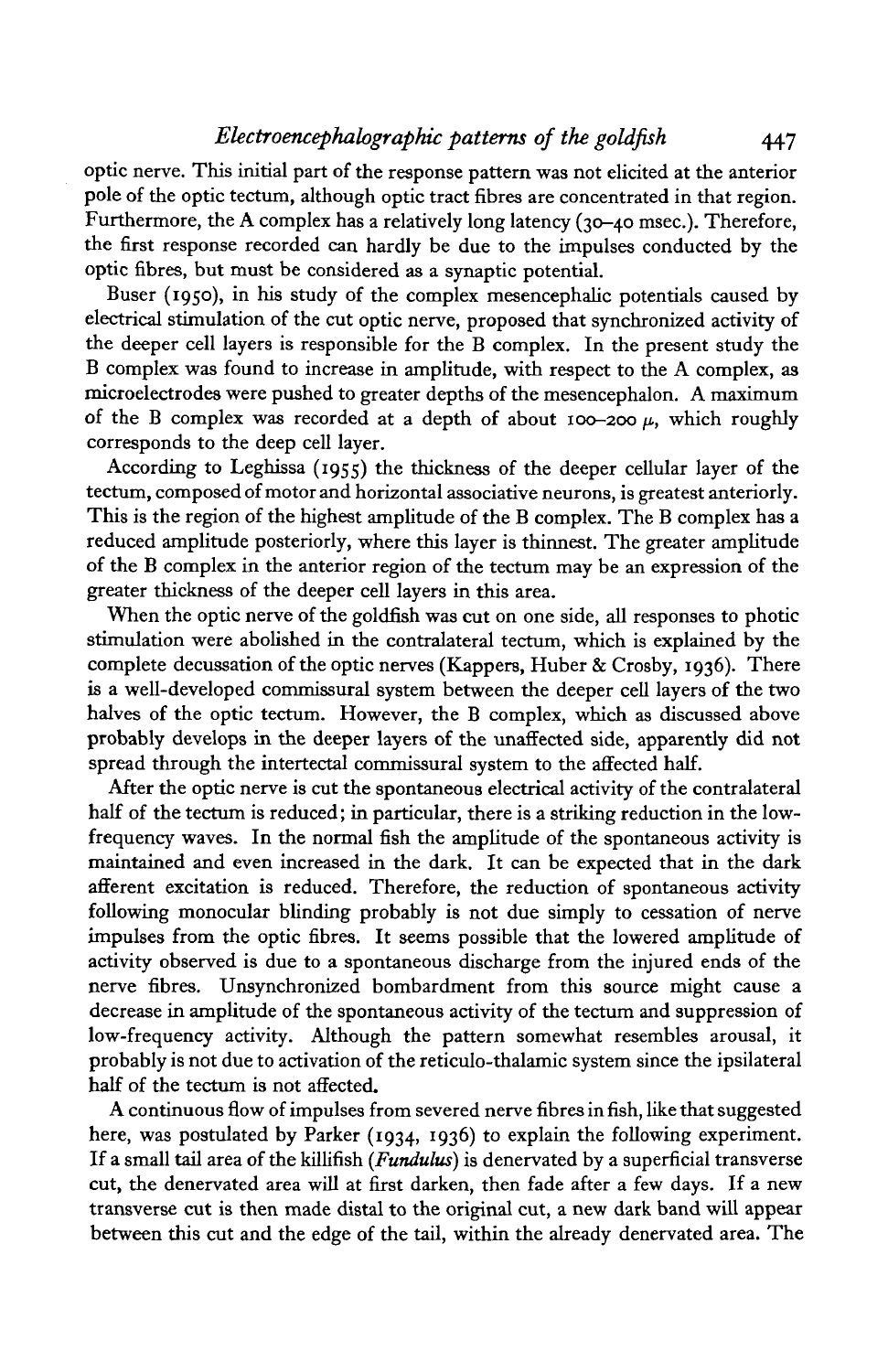formation of the dark band in each case is interpreted by Parker as being due to a prolonged discharge of the nerve fibres innervating the melanophores. A cold block stops these injury-caused impulses and causes fading of the darkened area.

The cerebellar response to optic stimulation is abolished by monocular blinding. This might be attributed in part to a 50% reduction in the number of impulses arriving at the cerebellum via tecto-cerebellar paths. If considerable facilitation were needed for this response, this might explain the great effect of a 50% reduction in afferent impulses. Furthermore, this response was found only in fresh preparations and was easily abolished by aging or injury. This may also explain why Buser (1949 *a)* failed to find a cerebellar response to electrical stimulation of the cut optic nerve in catfish.

(4) It was shown that the retinal projection on to the contralateral optic tectum could be roughly localized by the use of methods of electrical recording. Talbot & Marshall (1941) have reported a point-to-point projection of the retina on the visual cortex of the cat and monkey, using electrical recording. An indirect method of mapping the superior colliculus, based on reflex motor responses, was used for cats by Apter (1945, 1946), and for fish by Chauchard & Chauchard (1927 a, *b)* and Akert (1947, 1949).

Buser & Dussardier (1953), using electrical recording, have shown that each retinal quadrant of certain teleost fishes sends fibres to a different part of the optic lobe. Their findings were confirmed in a recent study by Gaze (1958) who used a microelectrode to explore the surface of the frog mesencephalon. He mapped points of maximal response to a small  $(15'')$  flashing light source. Maximal responses were used for mapping because responses could be evoked from a single point on the optic lobe by stimulation of an area of  $5^{\circ}$  to 60° radius in the visual field. Despite the overlapping of receptive fields he was able to show a coarse mapping of the retinal projection, such that points on the naso-inferior quadrant of the retina projected to the posteromedial part of the lobe. Points on the temporoinferior retina projected to the anterior part of the lobe near the midline. Points on the naso-superior retina projected to the posterior part of the lobe near its lateral edge, while those on the temporo-superior retina projected to the anterior part of the lobe near its lateral edge. Recordings made along the midline of one optic lobe corresponded roughly to light stimuli in the central regions of the contralateral visual field.

A direct method of anatomical localization is based on partial destruction of the retina, followed by Marchi staining of degenerated nerve fibres. This method was used by Lubsen (quoted in Ströer, 1940), by Ströer (1940) for Salmo salar and *Clupea harengus,* by Akert (1950) for *Salmo irideus,* and by Leghissa (1955) for *Carassius auratus.* By this method a coarse projection of the retinal quadrants on the tectum has been demonstrated. The optic nerve divides into two fascicles. A medial fascicle, derived from the inferior part of the retina, spreads from the anterior pole of the contralateral tectum on to the dorsomedial surface. A lateral fascicle carries fibres from the rest of the retina. Fibres (contained in the lateral fascicle) from the superior part of the retina radiate from the anterior pole to the lateral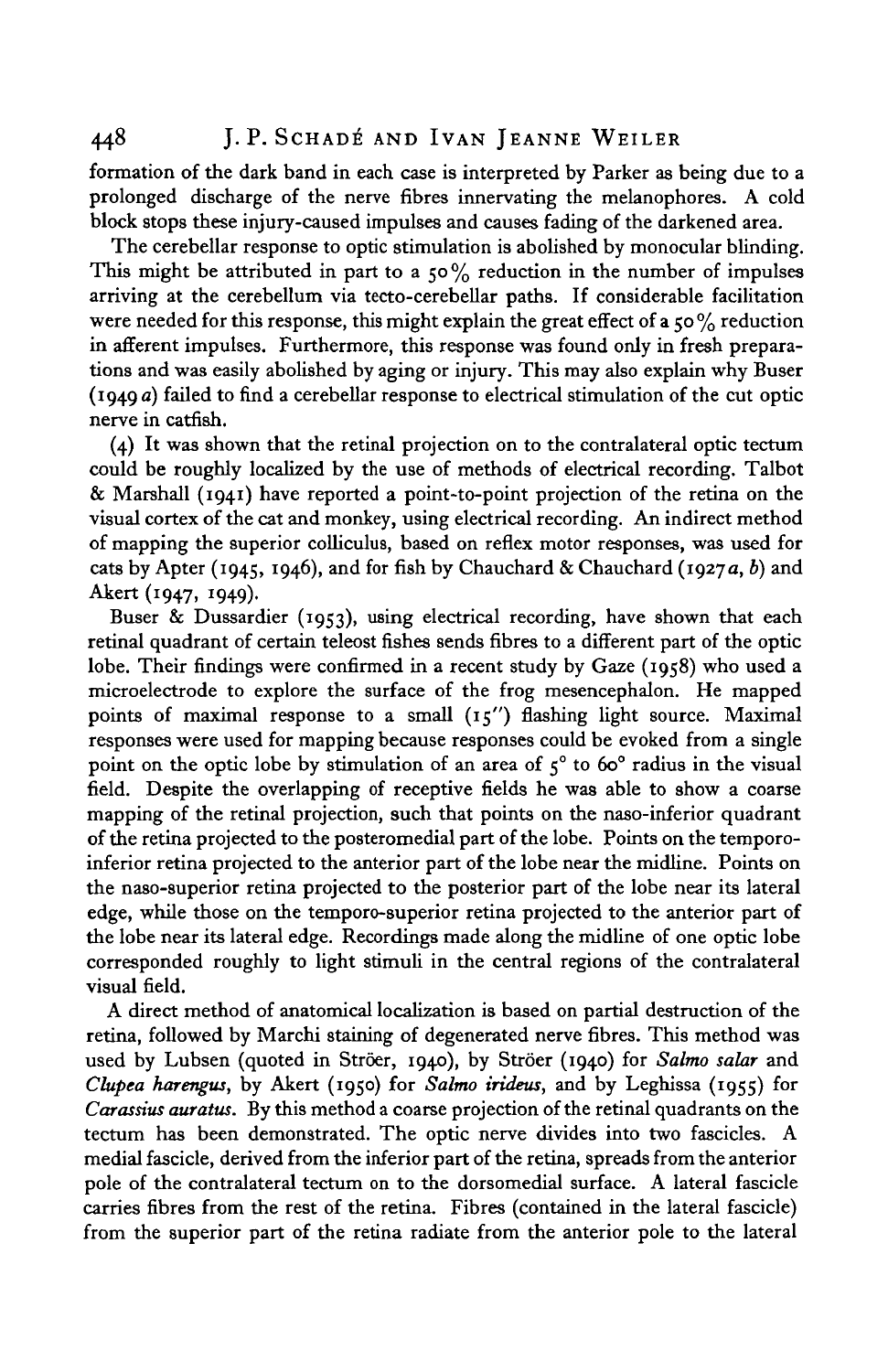surface of the tectum. The nasal retinal afferents terminate on the posterior pole of the tectum, and the temporal afferents on the anterolateral portion of the tectum.

In the recordings of responses to photic stimulation after partial destruction of the retina a localization of responses from the various retinal quadrants, around the margin of the tectum, was observed. This localization agreed with that found by anatomical methods. It was confined to the margins of the tectum, and responses from the anterior, middle, and posterior portions of the tectum were either not altered (anterior and middle) or always altered (posterior) by partial destruction of the retina.

The following working hypothesis of the retinal projection is proposed, based on the anatomical and electrophysiological findings.

Relevant considerations:

*(a)* The optic tract arrives at the medio-anterior pole of the contralateral lobe of the optic tectum, and its fibres can be seen to spread in a fan-like fashion over the tectal surface, on gross inspection.

(6) The A complex, as discussed above, is associated with the synaptic connexions made between entering optic nerve fibres and the tectal neurons.

(c) The B complex is a sign of subsequent activity in the deeper cell layers.

We assume, for this hypothesis, that soon after reaching the anterior part of the tectum some of the optic nerve fibres, or their branches, make synaptic connexions with central neurons; they continue to form synapses all along the course of their spread across the optic tectum. This is suggested by the finding that both A and B complexes can be recorded everywhere on the tectum except from the anterior pole. The majority of fibres gradually leave the main optic bundles and end at the margin of the tectum on either side of the bundle, establishing the projection described above. Although some degree of overlapping of this projection can be expected, the gross localization achieved by this anatomical arrangement is detected by electrophysiological methods. The tectal area corresponding with a quadrant mapped anatomically is larger than that mapped by electrical methods, which is a measure of the overlap of the projections.

Since no A complex was led off from the anterior pole of the tectum, there are probably few if any synaptic endings of the optic axons in this area. A large B complex is found here, however, which may be due to a spread of activity into the deeper grey matter from adjacent areas. This same spread of activity in the deeper cell layers, via horizontal associative neurons, also explains why the B complex is reduced, but not abolished, in the tectal areas which are affected by partial retinal destruction.

The middle areas of the tectum, according to this hypothesis, will be synaptically connected with afferents from the central areas of the retina, including all four quadrants. This is supported by the results, since both A and B complexes are found in this middle region when any portion of the retina remains intact. The posterior pole of the tectum, which showed a changed response after any retinal destruction, may receive fibres from all areas of the retina.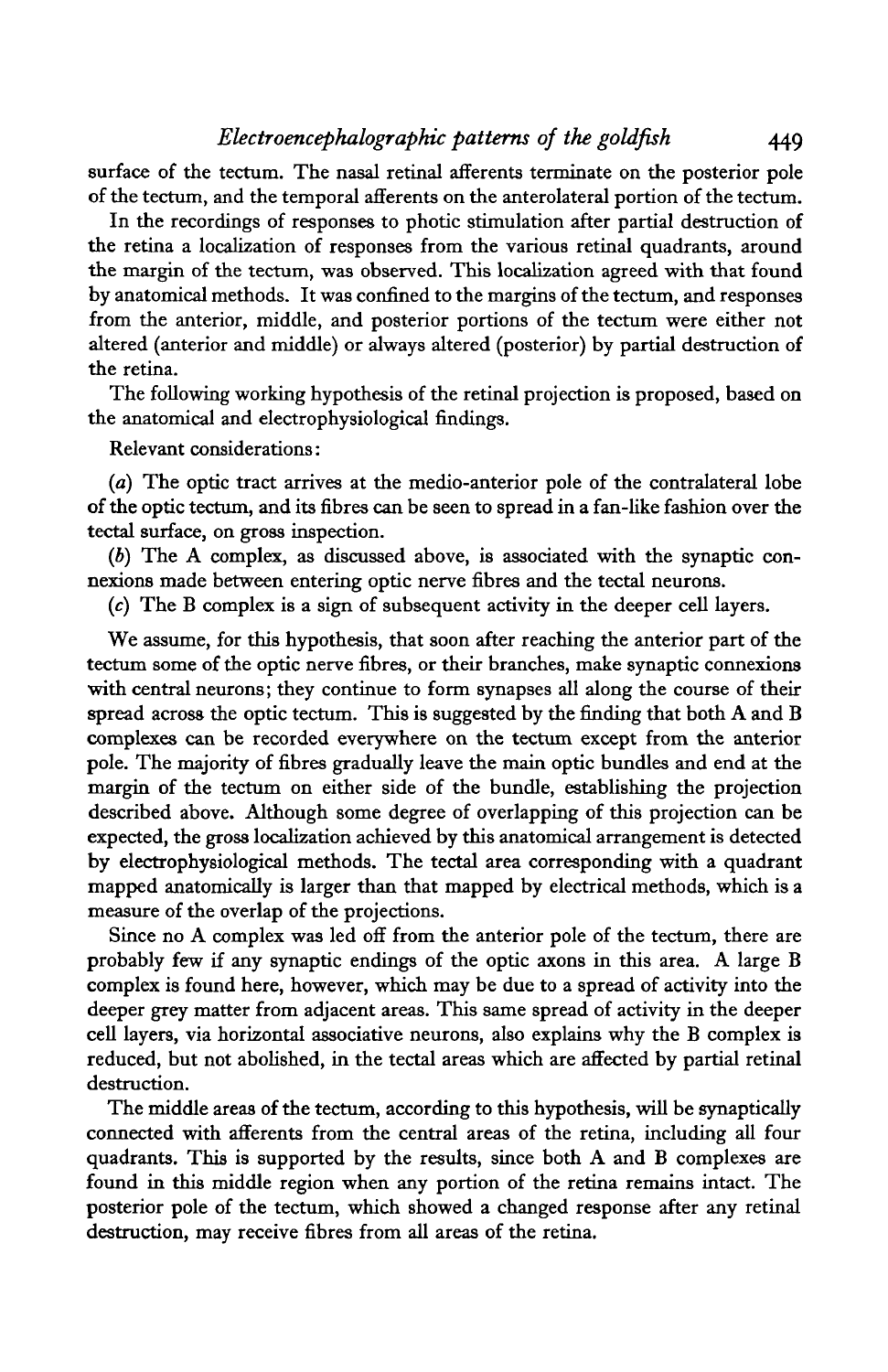# 450 J. P. SCHADÉ AND IVAN JEANNE WEILER

A quantitative consideration may be used to resolve the apparent contradiction in stating that the ending of fibres from all retinal quadrants is responsible for the presence of not noticeably changed A and B responses in the middle portion of the tectum, while the same anatomical arrangement is also the basis of a change in the evoked response of the posterior pole after destruction of any quadrant of the retina. If one assumes that the connexions between the thick bundles of optic fibres running over the centre of the tectum and the underlying grey matter are plentiful, then the loss of even a considerable percentage of the afferent impulses may cause changes so slight that they cannot be detected by the relatively coarse electrophysiological methods. On the posterior pole the fibre layer has thinned out considerably, however, and the grey matter is least well developed in this area. A reduction of these more sparse connexions may well result in a change in the evoked potential. If considerable spatial summation were involved in the elaboration of the evoked potential, the effect of even a slight reduction in the number of active nerve fibres could have a major effect at low levels of innervation. A similar reasoning was used to explain the absence of a cerebellar response to light flashes in unilaterally blinded fish.

The coarse, overlapping, localized projection of retinal areas provided by this working hypothesis seems to be in agreement with both anatomical and electrical results.

## SUMMARY

1. Bipolar surface electrodes were used to record electrical potentials from the brain of the goldfish, *Carassius auratus* L. Characteristic patterns of spontaneous electrical activity were described for telencephalon, mesencephalon, cerebellum and medulla oblongata. Changes in these patterns under deepening urethane narcosis were noted.

2. Rapid repetitive flashing light caused a change in the normal pattern of the mesencephalon which resembled the mammalian arousal. High-frequency (18— 24 cyc./sec.) low-amplitude activity replaced the characteristic low-frequency waves  $(7-14 \text{ cyc./sec.})$ ; the lower-frequency activity returned  $1.5 \text{ min. after cession of}$ stimulation.

3. Responses to single light flashes were described from the mesencephalon and cerebellum. An 'A complex' from the mesencephalon consisted of two to four rapid diphasic spikes, with a latency of 30-40 msec., duration of 40-50 msec, and amplitude of about 100  $\mu$ V. A 'B complex' consisted of a large negative wave, duration 90–110 msec. and amplitude 100–200  $\mu$ V., followed by a small positive deflexion, and a slow negative after-potential. The cerebellar response had a latency of 60–80 msec., duration of 100–120 msec., amplitude of 80–125  $\mu$ V. The nature of these two components was discussed.

Monocular blinding abolished the response to light in the contralateral half of the optic tectum and in the cerebellum. The amplitude of the low-frequency spontaneous activity characteristic of the mesencephalon was reduced in the contralateral tectum.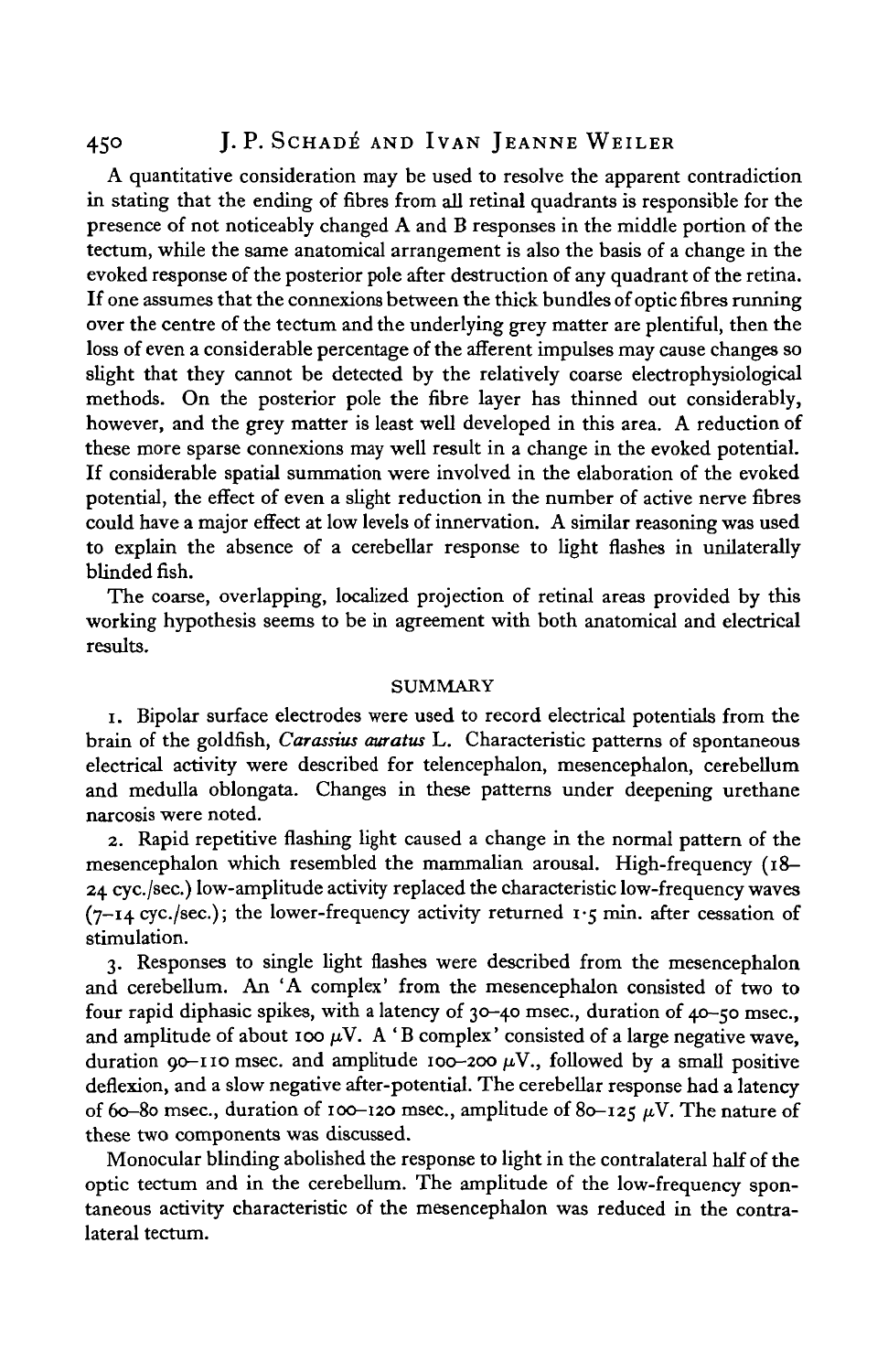4. Regional differences in the tectal response to single light flashes were described. Microelectrodes were used to record the photic response from deeper tectal layers.

After destruction of parts of the retina by electrocautery, a disappearance of the A complex and 40-50% reduction of the B complex was observed in restricted tectal areas. The distribution of the areas of changed response was shown to correspond to a coarse overlapping projection of retinal quadrants of the fish eye on to the contralateral optic tectum. A possible basis for the localization of this projection, in agreement with anatomical and electrophysiological findings, was described.

### REFERENCES

- ADRIAN, E. D. & BUYTENDIJK, F. J. (1931). Potential changes in the isolated brain stem of the goldfish. *J. Pkysiol.* 71, 121-35.
- AKERT, K. (1947). Demonstration ueber die Tectal-funktion beim Raubfisch. *Helv. pkytiol. acta,* 5, C-27.
- AKERT, K. (1949). Der visuelle Greifreflex. *Helv. phynol. acta,* 7, 112-34.
- AKERT, K. (1950). Experimenteller Beitrag betr. die zentrale Netzhautrepräsentation im Tectum opticum. Schweiz. Arch. Neurol. Psychiat. 64, 1-16.
- APTER, J. T. (1945). Projection of the retina on the superior colliculus of cats. *J. Neurophytiol.* 8, 123-34- APTKR, J. T. (1946). Eye movements following strychninization of the superior colliculus of cats.
- *J. Neurophysiol.* 9, 73-85.
- BRICKNER, R. M. (1929). A description and interpretation of certain parts of the teleostean midbrain and thalamus. *J. Comp. Neurol.* 47, 225—32.
- BUSER, P. (1949a). Analyse de la reponse mesencephalique a la stimulation du nerf optique chez le poisson-chat. *C.R. Soc. Biol., Paris,* **143,** 817-19.
- BUSER, P. (1949b). Contribution à l'étude des potentiels lents centraux. Analyse de l'activité electrique du lobe optique de deux vert^bres inferieurs. *Arch. Set. Phystol.* 3, 471-88.
- BUSER, P. (1950). Caractéristiques spatiales d'une réponse lente centrale. *J. Phystol. (Paris)*, **42**,<br>557-9.
- 557-9- BUSER, P. (1951). Modifications, par la strychnine, de la reponse du lobe optique de poisson. Essai d'interpretetion. *J. Phystol. (Paris),* **43,** 673-7.
- BUSER, P. (1955). Analyse des reponses electnques du lobe optique a la stimulation de la voie visuelle chez quelques vertébres inférieurs. Thesis, University Press. Paris: Masson.
- BUSER, P. & DUSSARDIER, M. (1953). Organisation des projections de la rétine sur le lobe optique, etudiee chez quelques Teleosteens. *J. Pkysiol. (Paris),* **45,** 57-60.
- BUSER, P. & SCHKRRER, J. (1950). Potentiels d'action du nerf optique chez le poisson-chat. *C.R. Soc. Biol., Paris,* **144,** 892-4.
- CHARLTON, H. H. (1933). The optic tectum and its related fiber tracts in blind fishes. A. *Troglichthys rosae* and *Typhlichtkys eigenmanm. J. Comp. Neurol.* 57, 285-325.
- CHAUCHARD, A. & CHAUCHARD, B. (1927a). Recherches sur les localisations cérébrales chez les poissons. *C.R. Acad. Sci., Paris,* **184,** 696—8.
- CHAUCHARD, A. & CHAUCHARD, B. (1927b). Les localisations cérébrales motrices chez les vertébrés inferieurs. *C.R. Acad. Sci., Paris,* **i8g,** 667-9.
- ENGKR, P. S. (1957). The electroencephalogram of the codfish *(Gadus callarias). Acta pkysiol. scand.* 39. 35-72- FADIGA, E., PUPILLI, G. C. & VON BERGER, G. P. (1957). Cerebellar reactions to the visual system's
- activation. *Acta pkysiol. pharm. nierl.* 6, 284—94.
- GAZE, R. M. (1958). The representation of the retina on the optic lobe of the frog. *Quart. J. Exp. Physiol.* **43,** 200-14.
- GoLDSTETN, K. (1905). Vorderhirn und Zwischenhim einiger Knochenfische. *Arch. mikr. Anat.* 66, 135-219.
- HUBEL, D. H. (1957). Tungsten microelectrode for recording from single units. *Science,* **135,**
- 549-50.<br>KAPPERS, C. U. ARIENS, HUBER, G. C. & CROSBY, E. C. (1936). *The Comparative Anatomy of the Nervous System of Vertebrates, Including Man.* New York: Macmillan Co.
- LEGHISSA, S. (1955). La struttura microscopia e la citoarchitettonica del tetto ottico dei pesci teleostei. *Z. ges. Anat.* 1. *Anat. EnttvGesch.* **118,** 427-63.